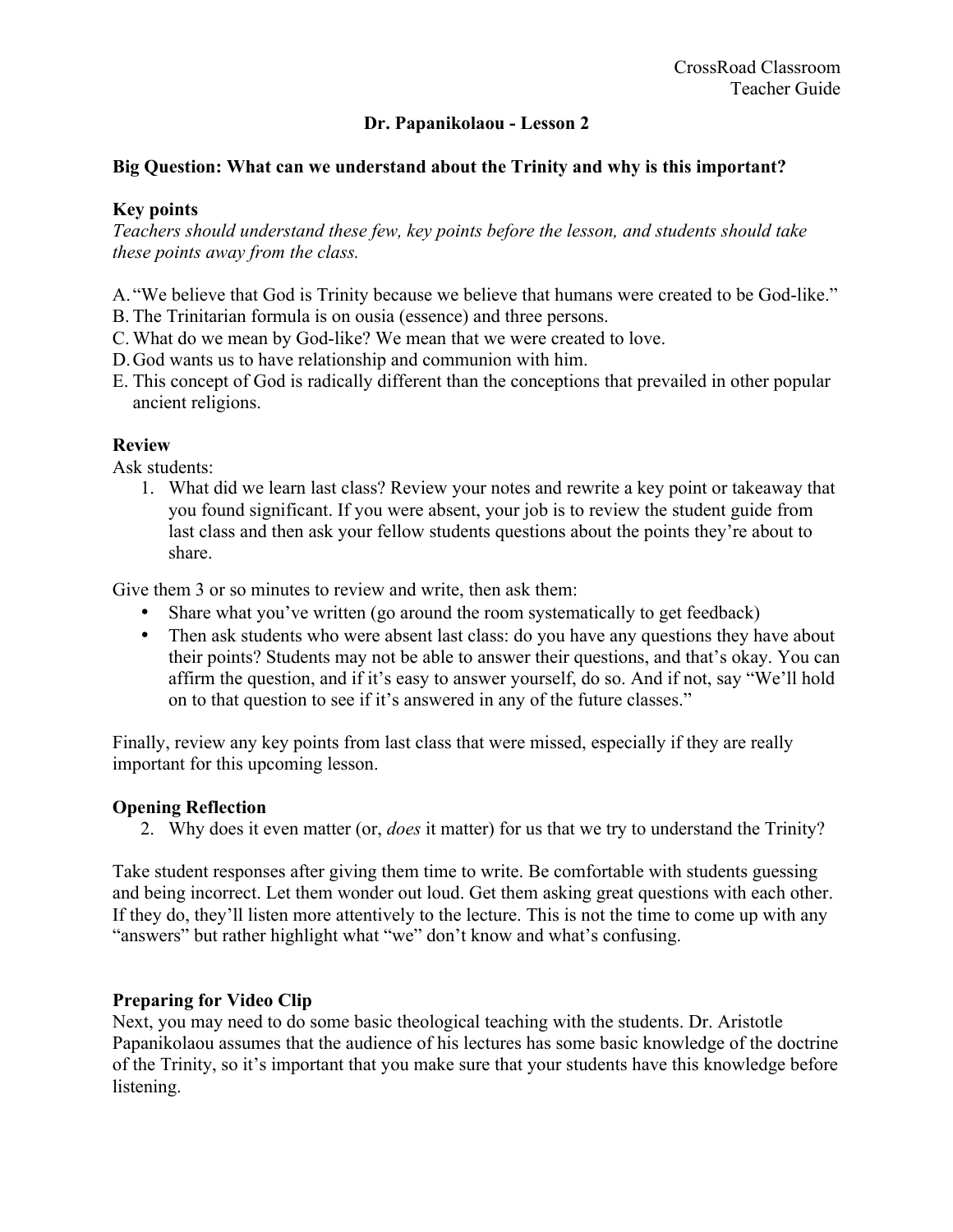3. From your understanding or memory, what does the Orthodox Church teach about the Trinity?

You may or may not want to allow some responses. Then you'll want to cover the basics before viewing the video clip.

The Basics: These three points are requisite knowledge when listening to this lecture:

- \* God is one in essence (ousia)
- \* He is in three persons (hypostases)
- \* This is a mystery that doesn't make mathematical sense, though it makes sense in other ways.

How and why is this important? Dr. Papanikolaou will help us explore this question.

Encourage students to take notes in their student guide as they watch and listen to the video clip. Tell them that you will discuss the lecture afterwards.

In their student guides it says:

4. As you watch and listen to Dr. Papanikolaou, take notes here:

## **Reflection on Video**

- Now we are going to do an activity that will help us examine Dr. Papanikolaou's claim that the fact that the Christian God was loving and wanted a relationship with the world made him radically different from gods worshipped in other ancient religions.
- Directions: Read an ancient Chinese creation myth, Pan Gu. Compare and contrast this account with Genesis. Students should be directed to the chart in the student guide.
- Then, discuss what you see. (Discussion questions are below.)

## **Pan Gu**

 Long, long ago, when heaven and earth were still one, the entire universe was contained in an egg-shaped cloud. All the matter of the universe swirled chaotically in that egg. Deep within the swirling matter was Pan Gu, a huge giant who grew in the chaos. For 18,000 years he developed and slept in the egg. Finally one day he awoke and stretched, and the egg broke to release the matter of the universe. The lighter purer elements drifted upwards to make the sky and heavens, and the heavier impure elements settled downwards to make the earth.

 In the midst of this new world, Pan Gu worried that heaven and earth might mix again; so he resolved to hold them apart, with the heavens on his head and the earth under his feet. As the two continued to separate, Pan Gu grew to hold them apart. For 18,000 years he continued to grow, until the heavens were 30,000 miles above the earth. For much longer he continued to hold the two apart, fearing the return of the chaos of his youth. Finally he realized they were stable, and soon after that he died.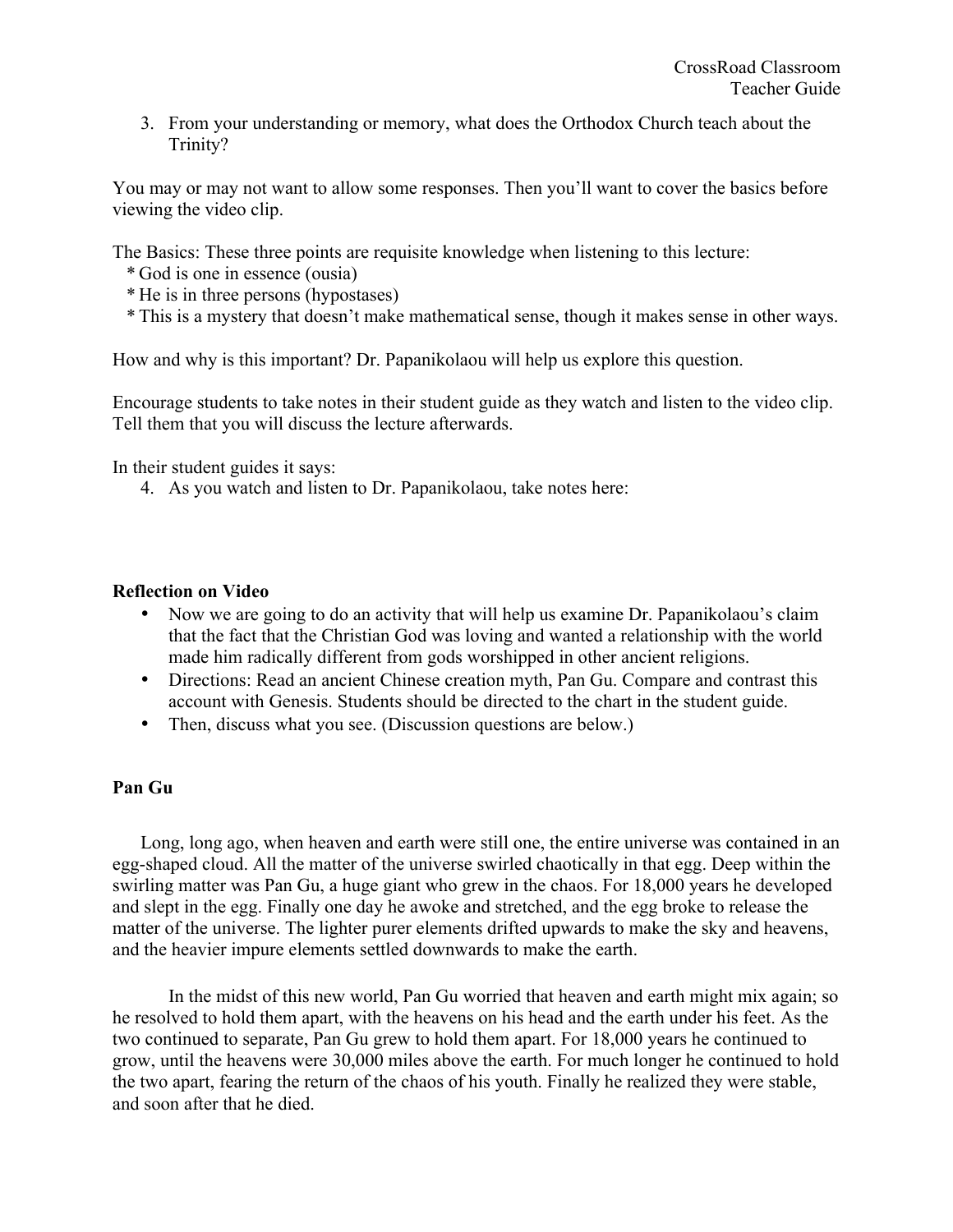With the immense giant's death, the earth took on new character. His arms and legs became the four directions and the mountains. His blood became the rivers, and his sweat became the rain and dew. His voice became the thunder, and his breath became the winds. His hair became the grass, and his veins became the roads and paths. His teeth and bones became the minerals and rocks, and his flesh became the soil of the fields. Up above, his left eye became the sun, and his right eye became the moon. When he was happy the sun shone, but when he was angry black clouds gathered in the sky. One version of the legend has it that the fleas and lice on his body became the ancestors of mankind. Thus in death, as in life, Pan Gu made the world as it is today.

Story excerpted from: Jan Walls and Yvonne Walls (translators and editors), 1984, *Classical Chinese Myths:* Hong Kong, Joint Publishing Company, 135 p. (BL1825.C48 1984)

# Genesis 1-2:7

**1** In the beginning God created the heavens and the earth. **<sup>2</sup>**The earth was without form, and void; and darkness was<sup>[a]</sup> on the face of the deep. And the Spirit of God was hovering over the face of the waters.

**<sup>3</sup>**Then God said, "Let there be light"; and there was light. **<sup>4</sup>**And God saw the light, that *it was*good; and God divided the light from the darkness. **<sup>5</sup>**God called the light Day, and the darkness He called Night. So the evening and the morning were the first day.

**<sup>6</sup>**Then God said, "Let there be a firmament in the midst of the waters, and let it divide the waters from the waters." **<sup>7</sup>**Thus God made the firmament, and divided the waters which *were* under the firmament from the waters which *were* above the firmament; and it was so. **<sup>8</sup>**And God called the firmament Heaven. So the evening and the morning were the second day.

**<sup>9</sup>**Then God said, "Let the waters under the heavens be gathered together into one place, and let the dry *land* appear"; and it was so. **<sup>10</sup>** And God called the dry *land* Earth, and the gathering together of the waters He called Seas. And God saw that *it was* good.

**<sup>11</sup>** Then God said, "Let the earth bring forth grass, the herb *that* yields seed, *and* the fruit tree *that*yields fruit according to its kind, whose seed *is* in itself, on the earth"; and it was so. **<sup>12</sup>** And the earth brought forth grass, the herb *that* yields seed according to its kind, and the tree *that* yields fruit, whose seed *is* in itself according to its kind. And God saw that *it was* good. **<sup>13</sup>** So the evening and the morning were the third day.

<sup>14</sup> Then God said, "Let there be lights in the firmament of the heavens to divide the day from the night; and let them be for signs and seasons, and for days and years; **<sup>15</sup>** and let them be for lights in the firmament of the heavens to give light on the earth"; and it was so. **<sup>16</sup>** Then God made two great lights: the greater light to rule the day, and the lesser light to rule the night. *He made* the stars also. **<sup>17</sup>** God set them in the firmament of the heavens to give light on the earth, **<sup>18</sup>** and to rule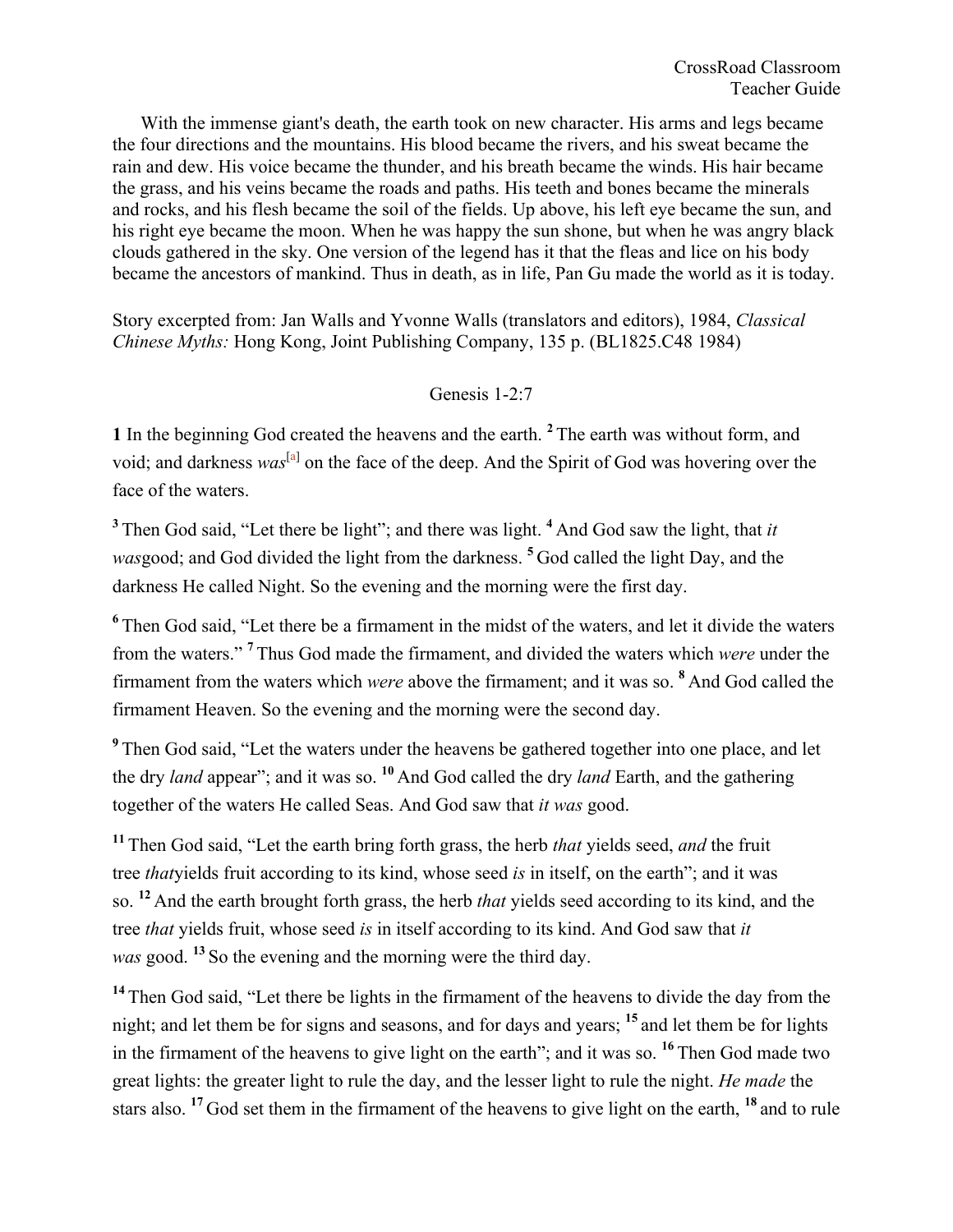over the day and over the night, and to divide the light from the darkness. And God saw that *it was* good. **<sup>19</sup>** So the evening and the morning were the fourth day.

<sup>20</sup> Then God said, "Let the waters abound with an abundance of living creatures, and let birds fly above the earth across the face of the firmament of the heavens." **<sup>21</sup>** So God created great sea creatures and every living thing that moves, with which the waters abounded, according to their kind, and every winged bird according to its kind. And God saw that *it was* good. **<sup>22</sup>** And God blessed them, saying, "Be fruitful and multiply, and fill the waters in the seas, and let birds multiply on the earth."<sup>23</sup> So the evening and the morning were the fifth day.

<sup>24</sup> Then God said, "Let the earth bring forth the living creature according to its kind: cattle and creeping thing and beast of the earth, *each* according to its kind"; and it was so. **<sup>25</sup>** And God made the beast of the earth according to its kind, cattle according to its kind, and everything that creeps on the earth according to its kind. And God saw that *it was* good.

<sup>26</sup> Then God said, "Let Us make man in Our image, according to Our likeness; let them have dominion over the fish of the sea, over the birds of the air, and over the cattle, over all<sup>[b]</sup> the earth and over every creeping thing that creeps on the earth." **<sup>27</sup>** So God created man in His *own* image; in the image of God He created him; male and female He created them. **<sup>28</sup>** Then God blessed them, and God said to them, "Be fruitful and multiply; fill the earth and subdue it; have dominion over the fish of the sea, over the birds of the air, and over every living thing that moves on the earth."

**<sup>29</sup>** And God said, "See, I have given you every herb *that* yields seed which *is* on the face of all the earth, and every tree whose fruit yields seed; to you it shall be for food. **<sup>30</sup>** Also, to every beast of the earth, to every bird of the air, and to everything that creeps on the earth, in which *there is* life,*I have given* every green herb for food"; and it was so. **<sup>31</sup>** Then God saw everything that He had made, and indeed *it was* very good. So the evening and the morning were the sixth day.

2 Thus the heavens and the earth, and all the host of them, were finished. <sup>2</sup> And on the seventh day God ended His work which He had done, and He rested on the seventh day from all His work which He had done. **<sup>3</sup>**Then God blessed the seventh day and sanctified it, because in it He rested from all His work which God had created and made.

<sup>4</sup> This *is* the history<sup>[a]</sup> of the heavens and the earth when they were created, in the day that theLORD God made the earth and the heavens, **<sup>5</sup>**before any plant of the field was in the earth and before any herb of the field had grown. For the LORD God had not caused it to rain on the earth, and*there was* no man to till the ground; **<sup>6</sup>**but a mist went up from the earth and watered the whole face of the ground.